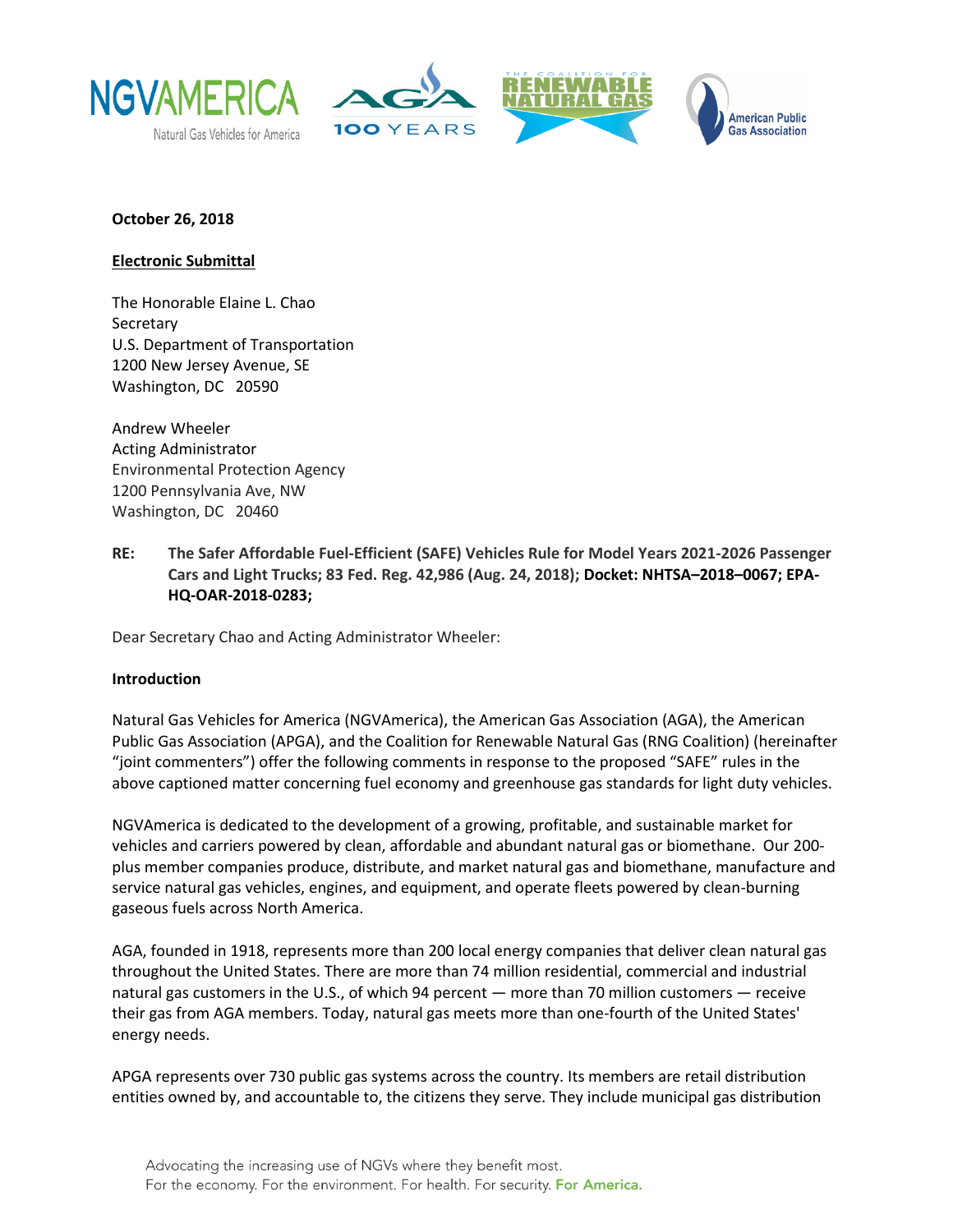systems, public utility districts, county districts, and other public agencies that own and operate natural gas distribution facilities in their communities.

The RNG Coalition is a non-profit association of companies and organizations dedicated to the advancement of RNG as a clean, green, alternative and domestic energy and fuel resource. Our membership includes companies throughout the value chain of waste feedstock conversion to transportation fuel, including producers of RNG throughout North America.

#### **Comments**

 $\overline{a}$ 

The joint commenters appreciate the fact that the above notice requests comments on providing incentives for natural gas vehicles. We support changes to the current regulatory framework to incorporate provisions that more fully account for all the environmental benefits of natural gas vehicles, give meaning to statutory provisions intended to encourage natural gas vehicles (NGVs), and incorporate meaningful incentives for manufacturers to produce NGVs.

NHTSA and EPA should use this rulemaking opportunity to expand incentives for NGVs and thereby increase the availability of NGVs in the light-duty sector, particularly for pickup trucks, work vans, and sport utility vehicles. Providing expanded incentives for NGVs will provide compliance flexibility for automakers, expand options for consumers, and deliver increased energy security and environmental benefits. Increased use of NGVs would provide numerous economic benefits by promoting job growth and trade deficit reduction. A major advantage of NGVs over other technology options is the ability to leverage "shared platforms" with the hundreds of internal combustion models offered by manufactures, providing broader market receptivity and less overall disruption among automotive producers and suppliers.

# **Natural Gas Vehicles Are Environmentally Sustainable, Proven Technology and Commercially Available**

The U.S. market for natural gas vehicles currently consists of between 175,000 and 200,000 on-road vehicles, consuming 550 – 600 million gasoline gallon equivalents of natural gas in 2017.<sup>1</sup> In terms of ranking, the U.S. lags far behind many other countries in deployment of natural gas vehicles. Worldwide there are 26 million natural gas vehicles in operation, made up mostly of light duty vehicles.<sup>2</sup>

NGVs are road-tested, proven, and commercially-available today. Fuel providers stand ready to increase infrastructure in response to growing demand whether it be in the on-road light-duty and heavy-duty

 $1$  EIA AEO 2018 estimates total on-road natural gas fuel consumption in 2017 at approximately 654 million gasoline gallon equivalents (GGE) after converting quadrillion Btu to GGE units. Based on our own independent survey of members and fuel providers, we can to confirm sales volumes of about 535 million GGE; this figure is not complete however as some retailers are unwilling to share data. This figure nevertheless likely represents fuel volumes from the major market suppliers. Based on these factors, we estimate the U.S. on-road market in 2017 probably included sale volumes of between 550 – 600 million GGE.

 $<sup>2</sup>$  The NPRM, p. 43050, refers to 10 million CNG vehicles worldwide. This appears to be a gross underestimation as</sup> NGV Global reports that there are 26 million NGVs in service world-wide and the vast majority of these vehicles are likely powered by CNG, and the remaining by LNG. See http://www.iangv.org/current-ngv-stats/.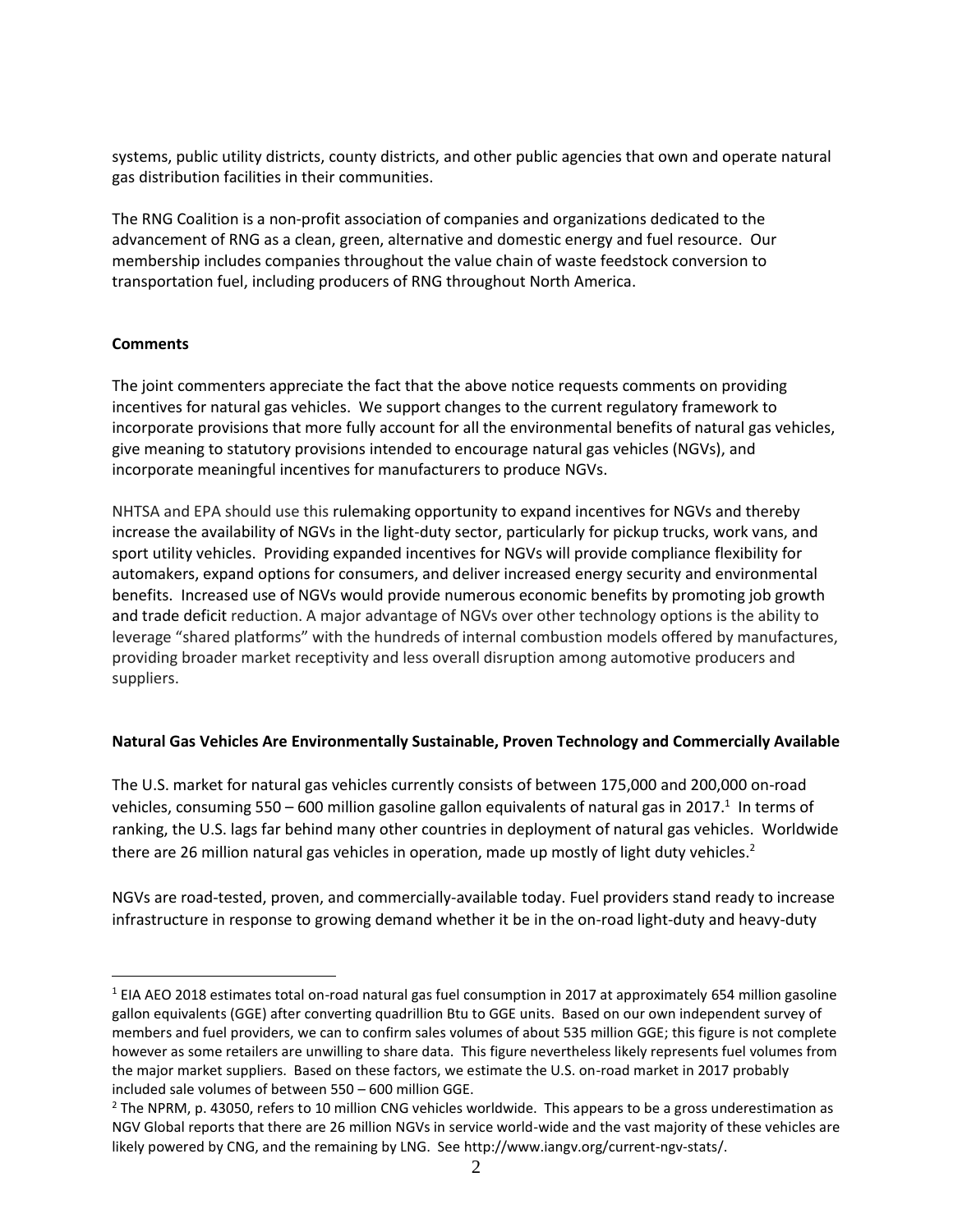vehicle markets or in the off-road marine and rail sectors. No other powertrain is as sustainable, clean, domestic, abundant, safe, reliable, affordable, adaptable, and competitive across all vehicle classes.

Natural gas is a sustainable transportation fuel because it already reduces numerous harmful pollutants and it offers the potential for significant additional emission reductions through efficiency improvements, blending or substitution with abundant sources of renewable natural gas or hydrogen (power-to-gas fuel production), and it can support not only NGVs but also fuel cell vehicles, electric vehicles, and methanol vehicles.

Market success in the U.S. is being achieved in transit buses, refuse trucks, and short-haul trucking. In refuse, new natural gas trucks account for more than 25 percent of all new orders. Given the proven commercial, technological and market receptivity in the heavy-duty sector, it is critical to expand the use of natural gas to the light-duty segment which accounts for approximately 75 percent of total on-road fuel consumption and a significant portion of automotive pollution.

In the heavy-duty segment, Waste Management (WM) has led the way in this sector, deploying more than 6,000 natural gas refuse trucks and installing 120 plus fueling stations. WM recently announced the opening of a new \$30 million renewable natural gas facility in Kentucky that will produce enough fuel to power 800 of the company's natural gas refuse trucks each year. Demand is similarly strong in transit where natural gas buses represent about 35 percent of all transit bus orders and 12,000 transit buses or nearly 20 percent of the current fleet is powered by natural gas.

In medium- and heavy-duty vehicles, NGVs offer unmatched emission reduction benefits. Today's natural gas vehicles are powered by extremely clean, low-NOx or zero-equivalent natural gas engines. Natural gas engines achieve emission reductions that are 90 percent cleaner than federal standards and 90 percent cleaner than the newest diesel vehicles without requiring complex emission control systems or use of additives. Incentives, economics, and the desire by businesses to reduce their emissions are driving this market. Today virtually all heavy-duty truck manufacturers offer natural gas vehicles. Natural gas trucks and buses offer a proven and cost-effective solution for communities desiring to offset harmful emissions. Investing in NGVs reduces more total emissions for each dollar spent than any other on-road option today.

Newer natural gas engines benefit from improvements in efficiency and engine controls that greatly limit greenhouse gas emissions. Continued improvements and advancement in internal combustion engines and truck designs hold the promise of further reducing emissions from future natural gas vehicles. The greater use of renewable natural gas is another way that NGVs are delivering significant, cost-effective reductions in greenhouse gas emissions. According to Argonne National Laboratory's GREET model, the estimated lifecycle CO2-equivalent emission *reductions* of NGVs operating on RNG when compared to gasoline vehicles are 84% (from landfill gas) to 129% (actually *negative* lifecycle emissions when considering manure-based anaerobic digesters). The emission reductions of NGVs operating on RNG are significantly greater than the GREET-modeled lifecycle electric vehicle reductions of 55% (average U.S. mix) to 70% (in California).<sup>3</sup>

 $\overline{a}$ 

<sup>&</sup>lt;sup>3</sup> GREET WTW Calculator and Sample Results from GREET 1 2017, Argonne National Laboratory (2017); https://greet.es.anl.gov/results.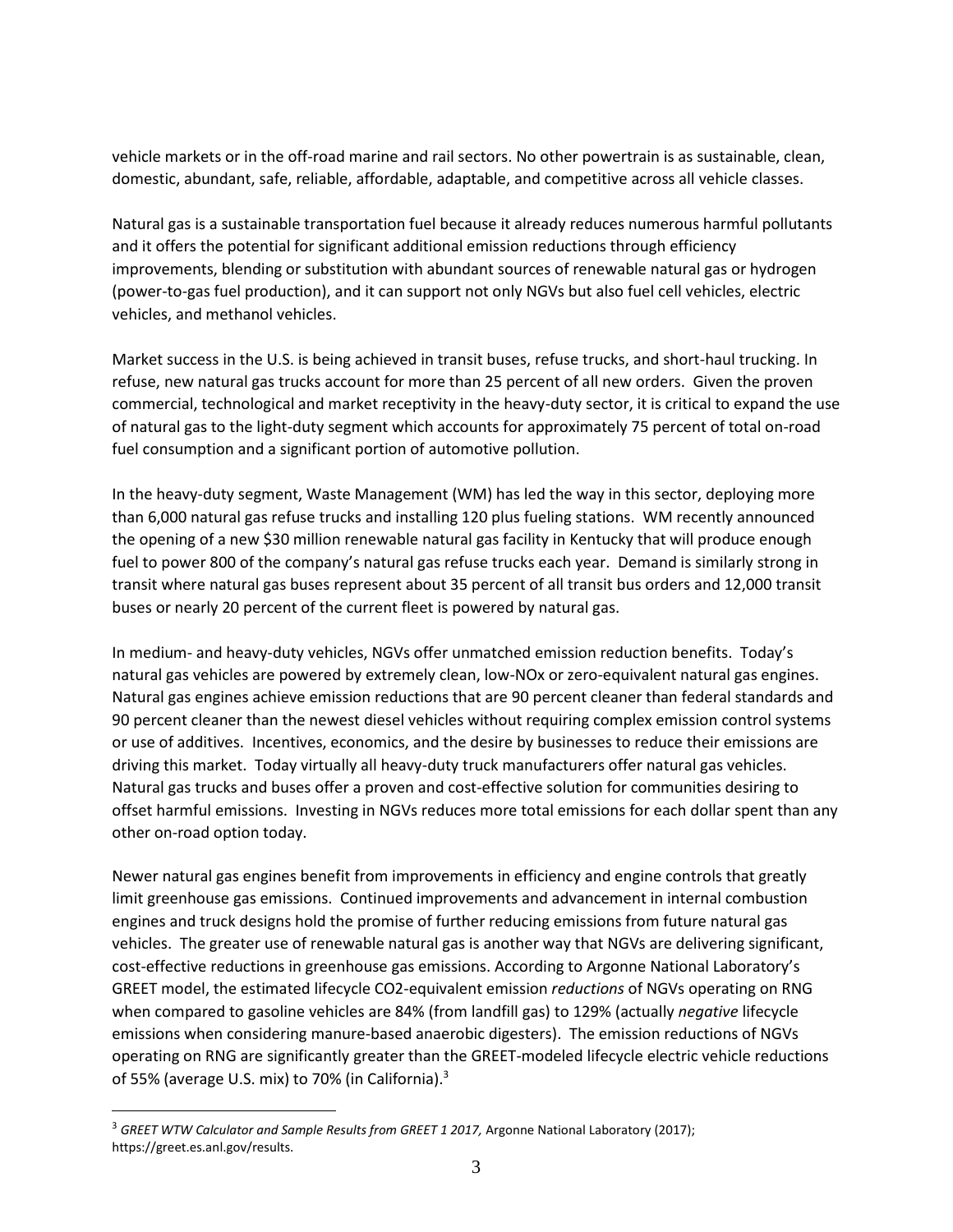Renewable natural gas by our estimates now accounts for between 25 – 30 percent of all on-road natural gas consumption.<sup>4</sup> Other national estimates put the figure at closer to 40 percent. According to the U.S. EPA RFS Program, fuel providers in 2017 supplied a total of 242.5 million ethanol gallon equivalents of renewable natural gas. This equates to approximately 162.5 million GGE of RNG. Renewable natural gas is a relatively new entrant to the transportation sector and has shown tremendous growth in just a few years. According to the EIA, renewable sources of electricity currently account for 17 percent of electricity production while zero emission electricity sources (counting nuclear) account for 37 percent of national electricity production.

The use of renewable natural gas is not window dressing. As the figures here indicate, RNG volumes are a real, significant, and growing portion of the total fuel used by NGVs. For a variety of reasons, we believe that RNG use will continue to expand in future years. This includes policies in states that encourage biogas production, the investments being made by WM and other refuse companies, and the fact that utilities and fuel providers are looking to expand their offerings of renewable fuel. Clean Energy, a major fuel provider of natural gas, announced that it plans to increase the supply of RNG to its retail stations and expects to sell 100 million GGE of RNG in 2018.<sup>5</sup> Recent studies conducted in California, Idaho and Oregon indicate that significant quantities of RNG could be available for use.

The National Petroleum Council's *Future Transportation Fuels Study* estimated that total supply of RNG could reach 40 billion GGE in the next several decades.<sup>6</sup> Another report by the American Gas Foundation has been referenced by Argonne National Laboratory to estimate that 0.74 trillion cubic feet or roughly 6 billion GGE of RNG could be readily available.<sup>7</sup>

# **EPA & NHTSA Should Adopt Incentives to Encourage Greater Use of Light Duty NGVs**

Despite the many advantages of NGVs, growth in the light duty vehicle market in the U.S. has been limited. Automakers no longer offer any light duty vehicles (less than 8,500 pounds GVWR) for the U.S. market despite offering a wide selection of vehicles in Europe and elsewhere. The lack of U.S. offerings is due to several factors including recent, lower petroleum prices, lack of incentives that are readily available for other vehicles, and an unfavorable regulatory environment that, in many places, mandates electric vehicles to the exclusion of other clean technologies.

This rulemaking along with current market dynamics – growing demand for light trucks, a significant increase in the availability of low-cost domestic natural gas, and the expanded availability of renewable natural gas - makes the timing right to revisit this market. As an industry, NGV supporters ask for an opportunity to compete on cost and real-world emission benefits. We ask for a regulatory environment that does not mandate specific technology solutions to the exclusion of others. Given the enormous challenges facing the light duty sector it makes sense to encourage a variety of technological solutions

<sup>5</sup> https://www.cleanenergyfuels.com/press-room/clean-energy-bp-expand-renewable-natural-gas-supplyagreement-growing-number-fleets-asking-clean-fuel/

 $\overline{a}$ <sup>4</sup> The renewable natural gas percentages are based on EPA RFS reported volumes of renewable natural gas for 2017, EIA AEO 2018 estimates of on-road natural gas fuel use and NGVAmerica's own estimate of on-road fuel volumes. Other data sets available include the *NG Annual* which includes volumes of about 390 million GGE for 2017; using this figure, RNG accounts for more than 40 percent of the volumes reported to EIA by gas utilities.

<sup>6</sup> https://www.npc.org/FTF\_Topic\_papers/22-RNG.pdf

<sup>7</sup> https://publications.anl.gov/anlpubs/2011/12/71742.pdf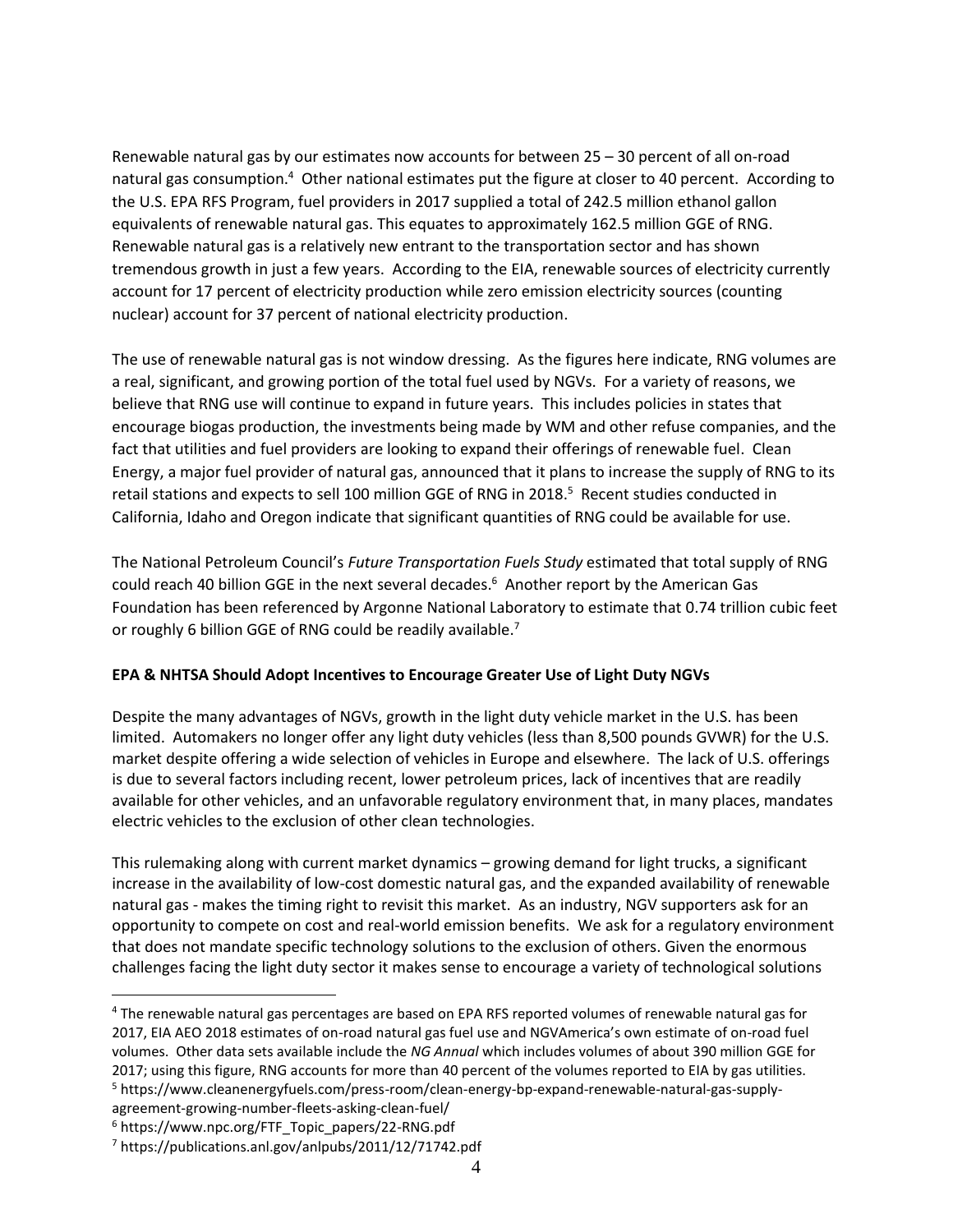and different fuel choices. Light duty vehicles currently account for 60 percent<sup>8</sup> of all transportation related greenhouse gas emissions and consume more than 8.0 million barrels of petroleum fuel per day or about 73 percent of on-road fuel<sup>9</sup>. Electric vehicles certainly have great promise, particularly for the lighter end of the light-duty vehicle segment (i.e., passenger cars), but they have yet to be proven as a cost-effective or even practical for all the different types of light duty vehicles that manufacturers offer and are particularly challenged with light-duty trucks (i.e., pickup trucks) that are a majority of the market.

The benefits of encouraging more light duty NGVs would be significant. Light duty NGVs achieve real environmental and climate change benefits without sacrificing passenger safety. The environmental benefits of natural gas and RNG do not require downsizing or light-weighting of vehicles to achieve emission reductions.

NGVs save money and support American workers. Natural gas is a low cost, domestically-abundant fuel with an established and growing refueling infrastructure across the country. The U.S. is now the number one producer of natural gas in the world with production in 34 states. Low-cost natural gas benefits the economies of states that derive revenue from natural gas production and benefits employment in communities that produce natural gas. More broadly, lower cost natural gas is helping consumers and businesses lower energy costs, while also strengthening the economy by providing a more diversified energy mix and increasing export opportunities.

The economic benefits of NGVs could be tremendous for the light-duty sector. Natural gas currently retails for about 60 cents less per gallon equivalent than gasoline and even more per diesel gallon. EIA's 2018 *Annual Energy Outlook* projects that natural gas will continue to be priced competitively with diesel and gasoline in the future. EIA projects a discount of 80 – 85 cents per gallon for natural gas compared to diesel fuel in the next several years and an even greater price differential in the long term. In terms of cost, NGVs are expected to be priced comparable to hybrid and diesel vehicles when produced in high volumes.<sup>10</sup> The European market offers some indication of how mass produced NGVs would be priced in the U.S. Volkswagen is the leading seller of NGVs in Europe and offers 16 different vehicle options under its various brands. VW has set a goal of selling 1 million NGVs in Germany by 2025. The Golf currently is its top selling natural gas vehicle and retails for about the same as its diesel counterpart and about \$4,000 more than the gasoline version.

Light-duty trucks and sport utility vehicles now account for 68 percent of all light-duty vehicles sold to consumers and businesses. Meaningful reductions in petroleum consumption and vehicle emissions require practical, economic and viable solutions for this critical portion of the light duty sector. Consumers purchase these vehicles because they provide the utility and functionality that families and businesses desire. Ensuring the continued viability of this key market segment is therefore important. Natural gas is well suited to this market segment because of its power, performance, and operational range benefits.

Rules currently in place neither fully account for all the environmental benefits of natural gas vehicles nor provide sufficient incentive for manufacturers to produce natural gas vehicles. Even more, the current regulatory framework does not provide credits for renewable natural gas (RNG) now being used

 $\overline{a}$ 

<sup>8</sup> https://nepis.epa.gov/Exe/ZyPDF.cgi/P100USI5.PDF?Dockey=P100USI5.PDF

<sup>9</sup> Transportation Energy Data Book (Edition 36), Table 1.14 (https://cta.ornl.gov/data/index.shtml)

<sup>&</sup>lt;sup>10</sup> NPC Report estimated that cost of mass produced NGVs would range from \$2,500 - \$3,500 per vehicle.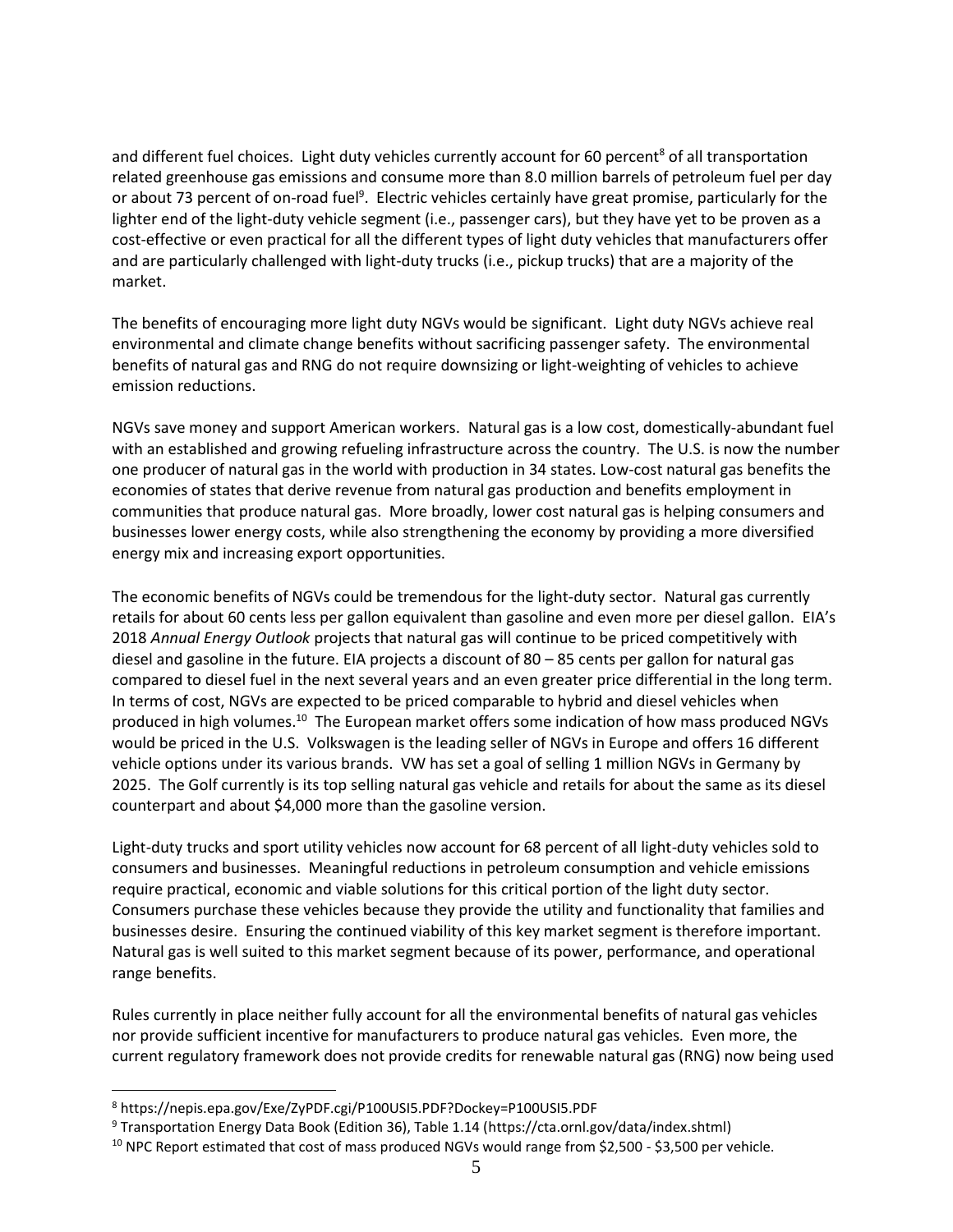by many NGVs, and it imposes regulatory constraints for NGVs that are not required for other alternative vehicle technologies, creating a very real and unfair impediment for consumers to transition to natural gas.

The joint commenters recommend that the proposed rule include the following regulatory changes: 1) amend the calculations for GHG emissions to provide the same level of incentive as is provided for fuel economy; 2) amend the current driving range provisions to remove the 2:1 range requirement and the drive-to-empty requirement for NGVs and put in place driving range requirements that are no more burdensome than those in place for electric vehicles; 3) provide sales multiplier credits for dedicated and dual-fuel NGVs on par with those adopted for EVs and FCVs; 4) provide emission credits for automakers that produce gaseous-prep vehicles; and, 5) amend the current advanced vehicle credits for light duty trucks by removing the market penetration requirements. Each of these items is described in further detail in the attachment below.

Incentives are needed to provide a more level playing field with other technologies and encourage automakers to produce NGVs. Providing incentives for NGVs will help offset initial development costs and overcome higher upfront costs.

The use of renewable natural gas in the transportation sector since 2012 is an important development that should factor into this rulemaking and decisions concerning providing greater incentives for NGVs. Renewable natural gas in most cases is carbon neutral and often is carbon negative. This relatively new development and its use in NGVs and the potential for much greater use of RNG justifies encouraging automakers to increase the supply of NGVs.

NHTSA and EPA previously supported extending aggressive incentives to electric vehicles to commercialize these technologies and help them reach a reasonable threshold in the marketplace – NGVs should be afforded the same level of support and incentive.

#### **Conclusion**

In finalizing regulations in this rulemaking, NHTSA and EPA should strive to honor consumer choice, ensure flexibility for automakers in meeting aggressive environmental targets, and preserve the "One National Program" regulatory structure. The changes we seek promote all three vital outcomes.

The joint commenters appreciative the opportunity to contribute to this rulemaking and to work with NHTSA and EPA to develop incentives that expand the production and use of cleaner-burning, domestically-fueled natural gas vehicles.

CC:

Bill Wehrum, U.S. EPA Mandy Gunasekara, U.S. EPA Loren Smith, U.S. DOT Francis Brooke, NEC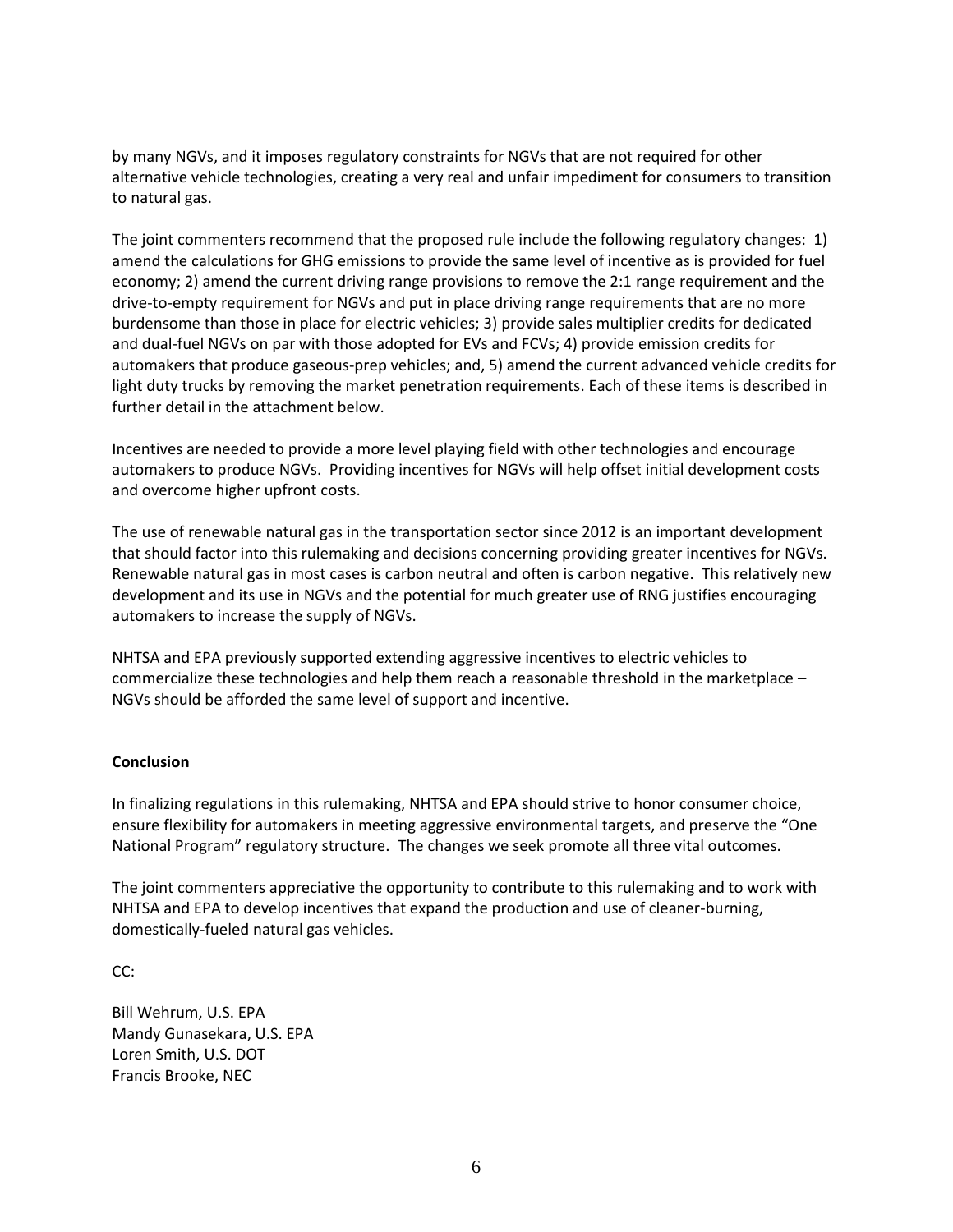# **Recommended Changes to Support Natural Gas Vehicle Product Offerings, Expand Consumer Choice of Clean Alternative Fuel Vehicles, and Provide A Level Playing Field**

## **1) Align the Fuel Economy and Greenhouse Gas Credit Provisions for NGVs**

The current fuel economy provisions contain a 0.15 factor for dedicated and dual-fuel alternative fuel vehicles to reward them for reducing petroleum use. This factor greatly enhances the fuel economy credits earned by NGVs and other alternative fuel vehicles because of their displacement of petroleum. The Alternative Motor Fuels Act of 1988 (AMFA) (codified at 49 USC 32901 – 32905) included this incentive to encourage alternative fuel use, displace petroleum and reduce greenhouse gas emissions. At the time, there were no statutory greenhouse gas emission standards, so the incentive focused only on fuel economy credits. AMFA uses a factor of 0.15 for energy use because gasoline only accounts for 0.15 of the energy consumed by vehicles using E85 or M85. Extending this same incentive to natural gas vehicles ensured that they also received a strong fuel economy credit relative to gasoline vehicles. The credit is more than warranted however since natural gas vehicles are capable of operating at 100 percent natural gas without any need for gasoline; though providing a credit for 100 percent displacement would be difficult, certainly a higher fuel economy credit is justified based on petroleum reductions.

The AMFA fuel economy credits are potentially valuable but have been significantly offset or even nullified by the existence of greenhouse gas emission standards that offer no matching incentive for NGVs. Electric vehicles are not faced with this problem since they receive significant fuel economy and greenhouse gas credits, the latter predicated on having zero tailpipe emissions. The fuel economy credits for electric vehicles like those provided to NGVs are based on statutory provisions but the greenhouse gas credits are based on administrative discretion intended to encourage the development of electric vehicles. In treating electric vehicles as zero emission vehicles, the EPA has acknowledged that electric vehicles are not truly zero emission vehicles because they have upstream emissions related to electricity production. EPA, however, agreed to ignore these emissions until 2025 to provide a regulatory incentive for electric vehicles to advance in the market place. The regulatory treatment ensures that automakers receive the maximum credit for producing them to encourage their further advancement and address market impediments to their introduction. The regulatory flexibility afforded to electric vehicles greatly benefits automakers and the advancement of electric vehicles, but it also creates an unlevel playing field with other technologies like NGVs.

To address this inequity, the joint commenters request that EPA apply the 0.15 factor when calculating fuel economy and greenhouse gas emission credits for natural gas vehicles. To provide regulatory certainty it is requested that this incentive be available until 2025 or until a manufacturer sells 200,000 (or 300,000 in some cases) natural gas vehicles; these figures replicate production numbers used for the electric vehicle incentives. The incentive for NGVs should be extended or increased if incentives for electric vehicles and other advanced technologies vehicles are accordingly modified in this rulemaking.

Providing the 0.15 factor for both programs will preserve the AMFA intent to encourage the production of natural gas vehicles to address petroleum reductions and greenhouse gas emissions and will align the two programs more closely, thereby providing enhanced flexibility and certainty for automakers. It also will ensure that consumers have expanded access to vehicles that operate on a higher level of domestic, non-petroleum motor fuel and that produce lower levels of pollution. In support of providing these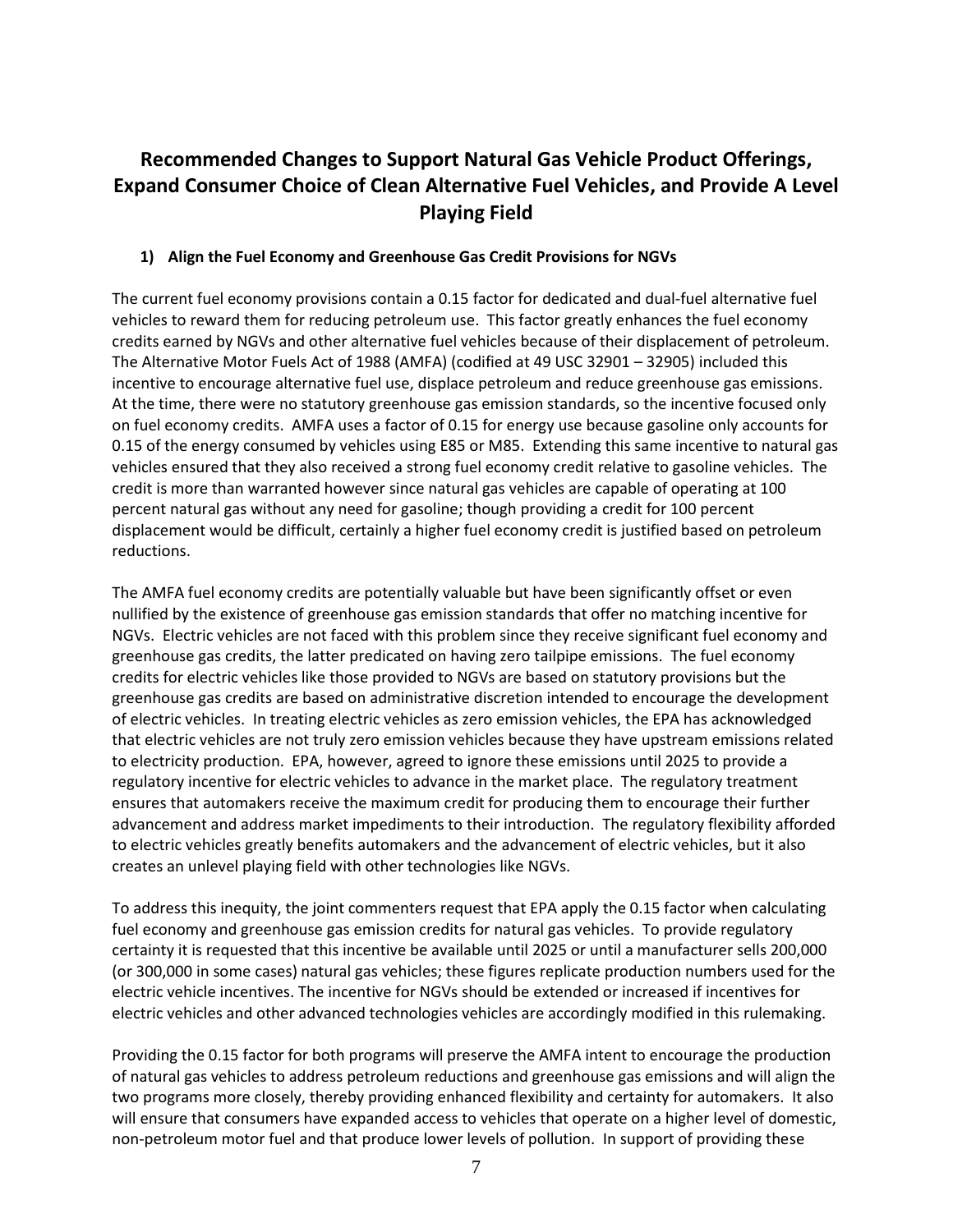credits, we point to the fact that renewable natural gas is not a future promise but rather already accounts for 25 – 30 percent of all on-road natural gas fuel consumption. Operating an NGV on 100 percent RNG results in reductions that conservatively approximates the reductions represented by using an emission factor of 0.15 (i.e., 84 percent reduction with landfill gas). While overall use of RNG currently is not at 100 percent, levels have increased significantly in recent years and this trend is expected to continue as more renewable natural gas projects come on-line and supply increases. Based on current RNG use, NGVs today consume a greater amount of renewable fuel than electric vehicles and should be rewarded accordingly. According to EIA, renewable electricity today makes up 17 percent of all electricity.

An alternative approach would be to establish incentives that are based on the well-to-wheel benefits of NGVs and other vehicles including electric vehicles. Such a program is not without its complexities, but it would be more fair and equitable and ensure that the regulations fully consider the real-world impact of different technologies. Such a program could evaluate upstream energy production and emissions and consider different fuel inputs to evaluate how changes in fuel supply and energy production are impacting real-world emissions. Using the AFLEET Model produced by Argonne National Laboratory to compare gasoline, electric and natural gas cars reveals that the well-to-wheel emission results, using national average emissions, for each fuel *without factoring any benefit for renewable natural gas* indicates that the electric vehicle greenhouse gas emissions are only 31 percent lower than the emissions for an NGV. Including emissions associated with vehicle production, an electric vehicle produces 19 percent less total greenhouse gas emissions than the NGV. However, the EV for purposes of compliance with the greenhouse gas standards is given a GHG credit or incentive that is worth 0 g/mi or a 100% reduction of the standard. Given these results, it is fair to question why electric vehicles are provided such a large credit relative to NGVs. To provide true parity for NGVs and electric vehicles, it could be argued either requires establishing incentives that include well-to-wheel emissions or provide NGVs with the same 0 g/mi incentive as offered to electric vehicles.

# **2) Extend the Use of the 0.15 Factor for Dual Fuel Vehicles**

In addition to the changes recommended above to align the fuel economy and greenhouse gas programs, we also support the proposal to extend and make permanent the use of the fuel economy factor of 0.15 for dual-fuel vehicles. By statute, the factor is made permanent for dedicated vehicles and NHTSA has proposed making it permanent for dual-fuel vehicles. We support this decision since the continued existence and viability of dual-fuel NGVs is critical to consumer acceptance. The sale of dualfuel vehicles, especially to consumers, is also a key factor in supporting further development of public CNG fueling infrastructure since the market for NGVs and the demand for natural gas is expected to grow faster if dual-fuel vehicles are offered by manufacturers.

# **3) Amend the Driving Range and Drive to Empty Requirement for Dual-Fuel NGVs**

EPA should remove the requirements that dual-fuel NGVs have a driving range on natural gas that is two times the driving range on gasoline or diesel fuel. This requirement is wholly impractical as it requires automakers to install significantly larger and more expensive natural gas fuel systems on dual-fuel vehicles, or alternatively requires automobile manufacturers to reduce the size of gasoline fuel systems installed on dual-fuel NGVs, to access the utility factors available to vehicles. This latter requirement imposes significant costs as it requires the design and manufacturer of smaller gasoline tanks that currently do not exist and changes in the assembly production of base gasoline vehicles to fit vehicles with unique gasoline tanks. This will impair the consumer appeal of NGVs by needlessly increasing costs.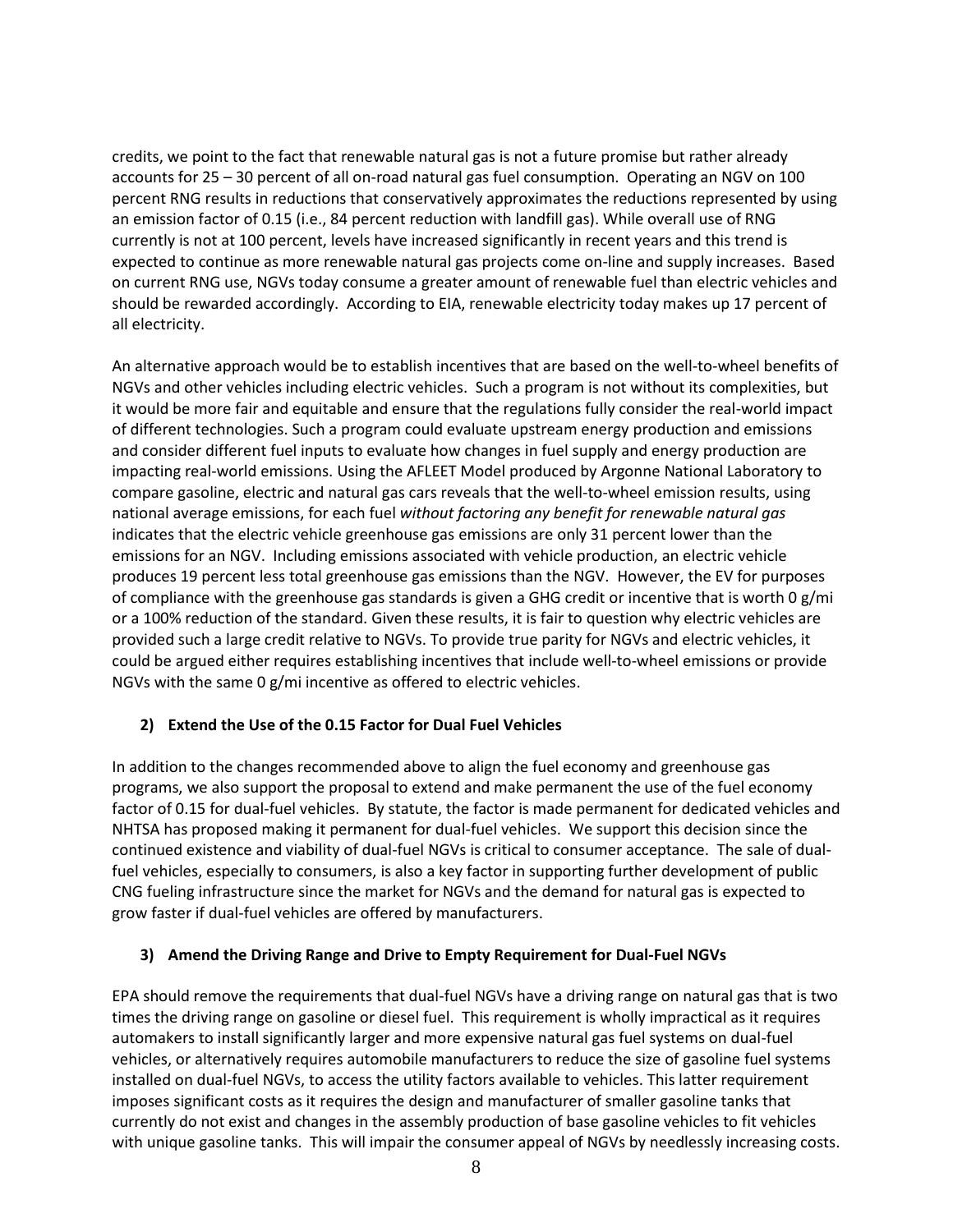EPA also should remove the requirement that gasoline is used only when the natural gas tank is effectively empty, except when limited use of gasoline may be required to initiate combustion (the so called "drive-to-empty" restriction). This requirement intrudes upon automakers decisions regarding how to best optimize performance and operation of natural gas vehicles.

EPA rules do not impose similar requirements on plug-in hybrid electric vehicles. Manufacturers of plugin hybrid vehicles can use utility factors that are based on the driving range of the vehicle when operating on electricity. The use of the utility factors for electric vehicles is not predicated on any restriction or requirements related to range when operating on petroleum. The same should be true for natural gas vehicles – the use of utility factors should only be based on the range of the vehicle when operating on natural gas and should not account for its range when operating on petroleum. EPA and NHTSA also are urged to do away with the minimum driving range (i.e. 150 miles) requirement for natural gas vehicles that is currently required by statute but set to expire. The 150 level may not always be practical or necessary to the commercialization of natural gas vehicles. Automakers are best positioned to determine the optimum driving range for different vehicles and should not be constrained by a specific figure. Electric vehicles are not subject to a similar requirement.

# **4) Provides Stronger Sales Multiplier Credits for Production of Natural Gas vehicles**

Automakers require powerful regulatory incentives to support the production and sales of new advanced technology vehicles including NGVs. NGVs, both dedicated and dual-fuel, should be provided with the same vehicle production multiplier credits as have previously been, and continue to be, provided to EVs and FCVs. Given that the expected and likely range capabilities of NGVs will generally exceed EV ranges (including natural gas dual-fuel vehicles that significantly outperform the range capabilities of PHEVs which justifiably enjoy a lower multiplier as compared to EVs), the vehicle production multipliers that are used for EVs should be applied to NGVs, including dual fuel NGVs. Specifically, dedicated and dual-fuel NGVs (or all covered advanced technology vehicles) should receive a base multiplier of 2.0 (or any such higher multiplier afforded to EVs/FCVs) for at least model years 2019 through 2021 and the same multipliers afforded to EVs/FCVs thereafter through 2025.

# **5) Amend the Full-Sized Pickup Truck Credits**

NGVs are the proven, practical clean fuel alternative for light trucks and, specifically, pickup trucks. The current regulations recognize the emission reduction challenges faced by full-sized pickups by providing advanced technology credits for emission-reducing technologies deployed in this critical segment. NGVs can deliver improvements above and beyond the level targeted by this incentive.

However, the requirement that vehicle technologies account for 10 percent or more of a manufacturers' full-sized pickup truck production to qualify for the enhanced fuel economy or greenhouse gas credits presents a significant barrier to the development of emerging technologies. Including this high bar ensures that the vehicles will not qualify for the incentive and ensures that the incentive itself will play no role in the initial introduction of these vehicles. This is because initially sales numbers for new vehicle types will be small and any increases are likely to be gradual over time. It, therefore, is requested that the market penetration requirements be removed for natural gas vehicles.